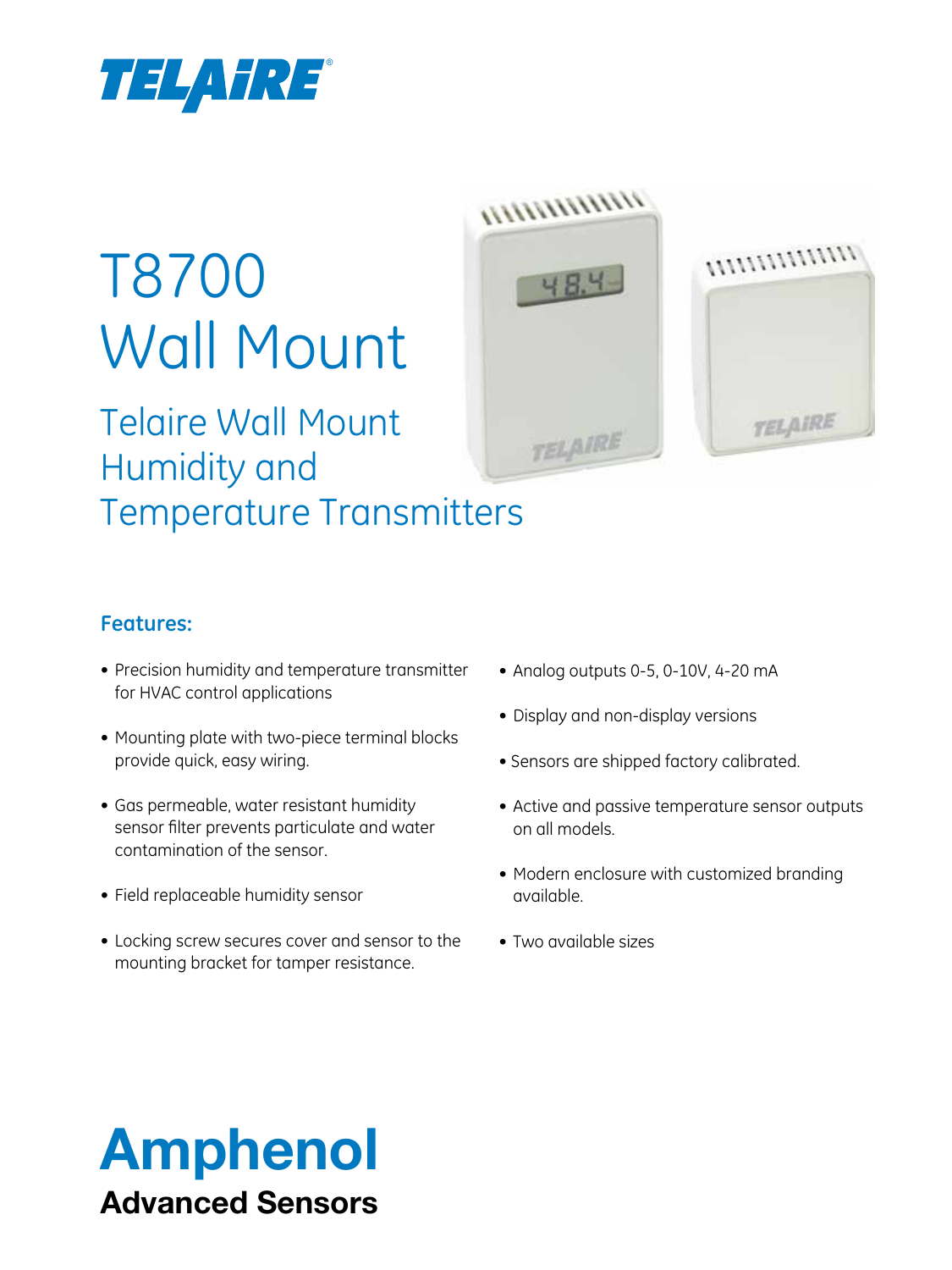|                       |             |                | <b>Humidity</b><br>Output |           |           | <b>Temp Output</b><br>$0-50 °C$ |           |           |                   |
|-----------------------|-------------|----------------|---------------------------|-----------|-----------|---------------------------------|-----------|-----------|-------------------|
| Part<br><b>Number</b> | <b>Size</b> | <b>Display</b> | 4-20 mA                   | $0-5V$    | $0-10V$   | 4-20 mA                         | $0-5V$    | $0 - 10V$ | Thermistor 10k II |
| T8700-E               | Euro        | <b>No</b>      | $\bullet$                 | ٠         | $\bullet$ | $\bullet$                       | $\bullet$ | $\bullet$ | ٠                 |
| T8700-E-D             | Euro        | Yes            | $\bullet$                 | $\bullet$ | $\bullet$ | $\bullet$                       | $\bullet$ | $\bullet$ | ٠                 |
| T8700                 | US          | <b>No</b>      | $\bullet$                 | ٠         | ٠         | $\bullet$                       | ٠         | $\bullet$ | ٠                 |
| T8700-D               | US          | Yes            | $\bullet$                 | ٠         | ٠         | $\bullet$                       | ٠         | $\bullet$ | ٠                 |

*Note: Custom branding is available on request (subject to quantity); contact your local Telaire representative or distributor.*

#### **Unsurpassed Sensor Performance**

Telaire T8700 utilizes a rugged capacitive sensor that provides full-scale 0-100% RH measurement with unsurpassed response times, linearity and stability. Recovery to condensation and chemicals is excellent and an integrated filter helps ensure long life. All sensors undergo intensive digital calibration, certified against a primary \*\*NIST reference standard. NIST certificate is available at additional cost (part no. 3PTCERT).

#### **Maximum Flexibility**

Telaire T8700 is designed to be highly configurable in the field or in your warehouse. By minimizing the necessary number of configurations, Telaire reduces distributor inventory costs and provides maximum flexibility to the installer. All versions feature fieldselectable outputs (0 to 5V, 0 to 10V, 4 to 20mA) and a passive and 10K Type II thermistor. Signal-conditioned temperature is scaled from 32°F to 122°F (0°C to 50°C) and Relative Humidity is scaled over 0-100%.

#### **Rugged, Attractive Enclosures**

All Telaire T8700 feature rugged flame retardant, UL-94V ABS plastic. Special care has been taken in the design of the wall mount enclosure to provide enhanced airflow, increasing sensor response time and virtually eliminating the potential of "self-heating" by transmitter electronics that can lead to decreased accuracy measurements.

#### **Simple, Fast Installation**

All Telaire T8700 models feature a two piece enclosure with the back plate including terminal blocks eliminating the need to wire in a confined space and allow the unit to be pre-wired separate from the electronics. This is an especially attractive feature in unfinished construction, where exposed sensors and electronics could be damaged by moisture, drywall dust and paint.

#### **Lowest Cost of Ownership**

With a two-year warranty\*, simplified inventory management, reduced installation times and fieldserviceability, Telaire T8700 is a standard in reduced cost of ownership and performance-to-price ratio.

\*Transmitter only, one year warranty on replaceable sensor.

\*NIST/NPL certificate available on complete transmitter at extra cost.

#### **Multi Measurement**



*Display versions scroll between % Relative Humidity and Temperature (°C or °F)..*









US sizes, both display and non-display entity and the state of the state of the European sizes (shows temperature in °C)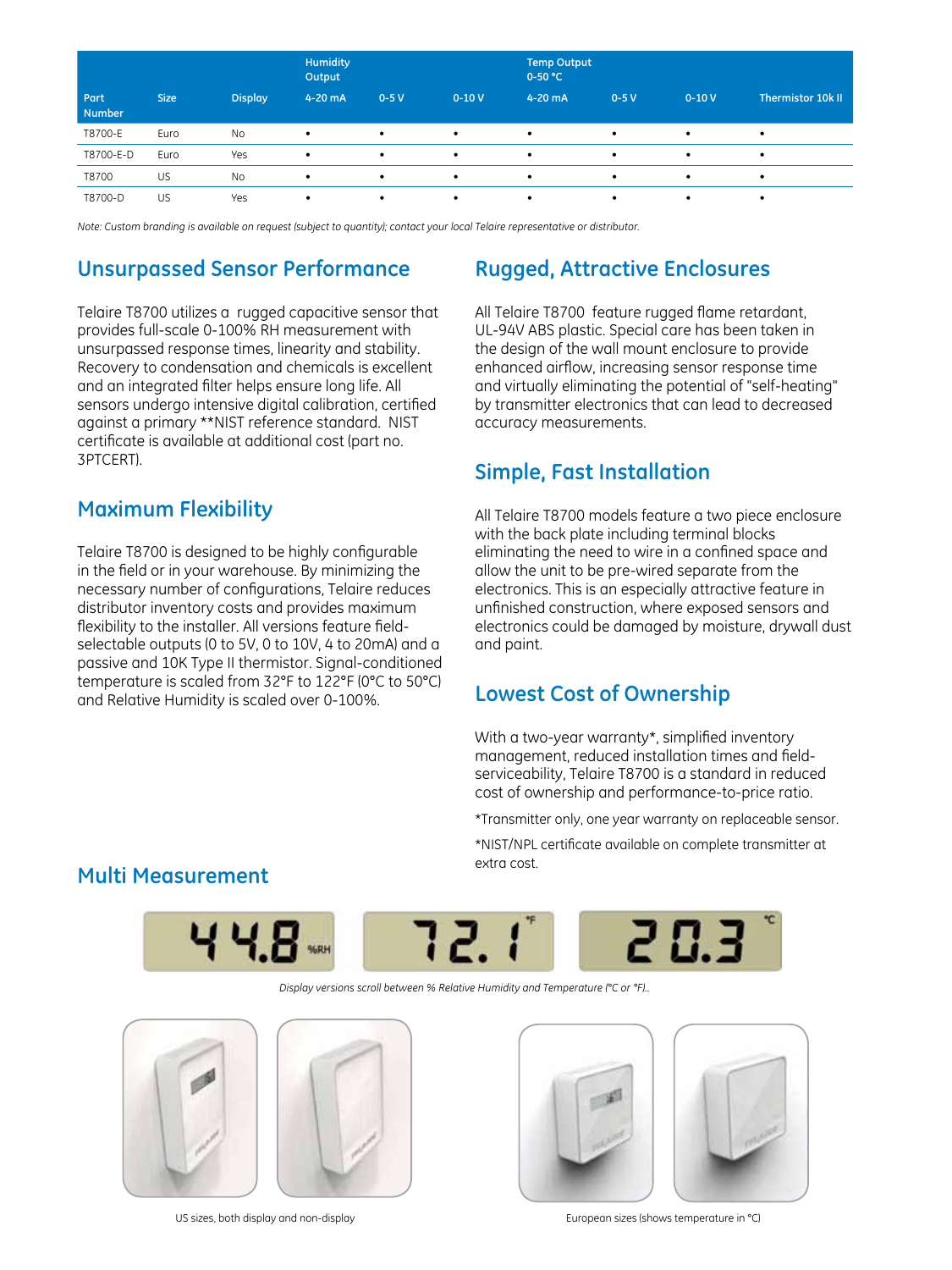

US wall mount dimensions

European wall mount dimensions

#### **Wiring Features**



Telaire T8700 is fast and simple to install; the wiring diagram label shown is fixed to the inside of the back plate, making it easy to read and reducing the risk of miswiring. After wiring is complete, the front part of the enclosure, including the electronics, can be simply snapped on and held with a single safety screw.